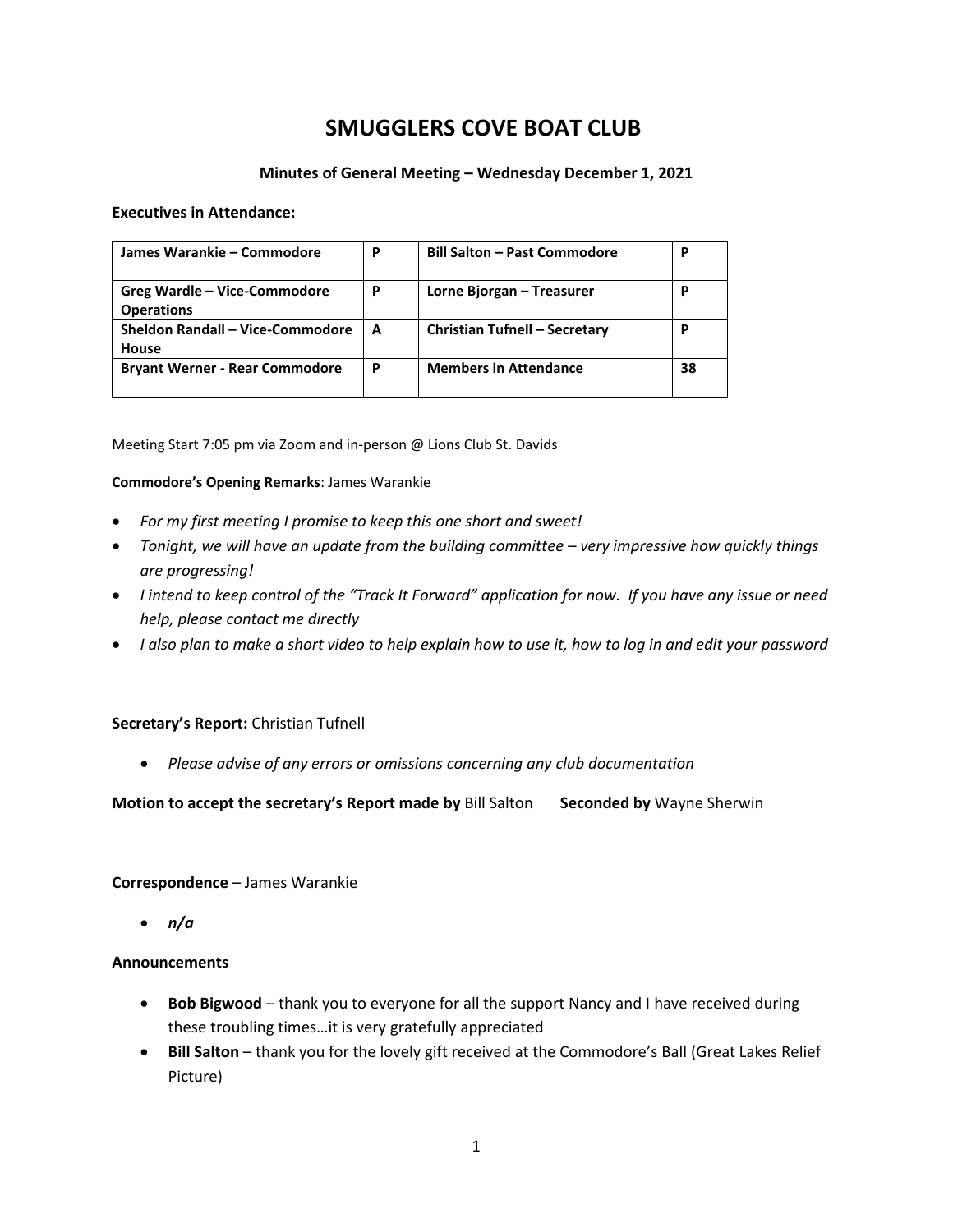## **Treasurer's Report – Lorne Bjorgan w/John Johnson (Past Treasurer)**

|                                      | 01 December 2021                        |                    |
|--------------------------------------|-----------------------------------------|--------------------|
| Chequing                             |                                         | \$39,355.50        |
| <b>Advantage Savings</b>             |                                         | \$152,346.01       |
| <b>Chequing and Savings</b>          |                                         | \$191,702.51       |
|                                      | Escalator 27 (Reserve Fund) \$10,273.88 |                    |
| <b>Building Fund</b>                 |                                         |                    |
| Allocation                           |                                         | \$165,000.00       |
| Expenses                             |                                         |                    |
|                                      | Barges                                  | \$15,000.00        |
|                                      | Move of barges                          | \$750.00           |
|                                      | Naval architect                         | \$1,286.50         |
|                                      |                                         | \$4,130.15         |
|                                      | Storage                                 | \$1,300.63         |
|                                      | Delivery of hulls                       | \$497.20           |
|                                      | Misc expenses                           | \$654.00           |
|                                      | Total                                   | \$23,618.48        |
| Total                                |                                         | \$141,381.52       |
| Interest                             |                                         | 349.79             |
| Sale of Barges                       |                                         | <u>\$10,610.70</u> |
| Current Funding Balance \$152,342.01 |                                         |                    |
|                                      |                                         |                    |

## Reserve Fund

| Escalator 27             | \$10,273.88  |
|--------------------------|--------------|
| Chequing                 | \$10,000.00  |
| Total                    | \$20, 273.88 |
| <b>Operating Capital</b> | \$29,355.51  |

Major Expenses to be paid

NPC Lease for 2022 \$3500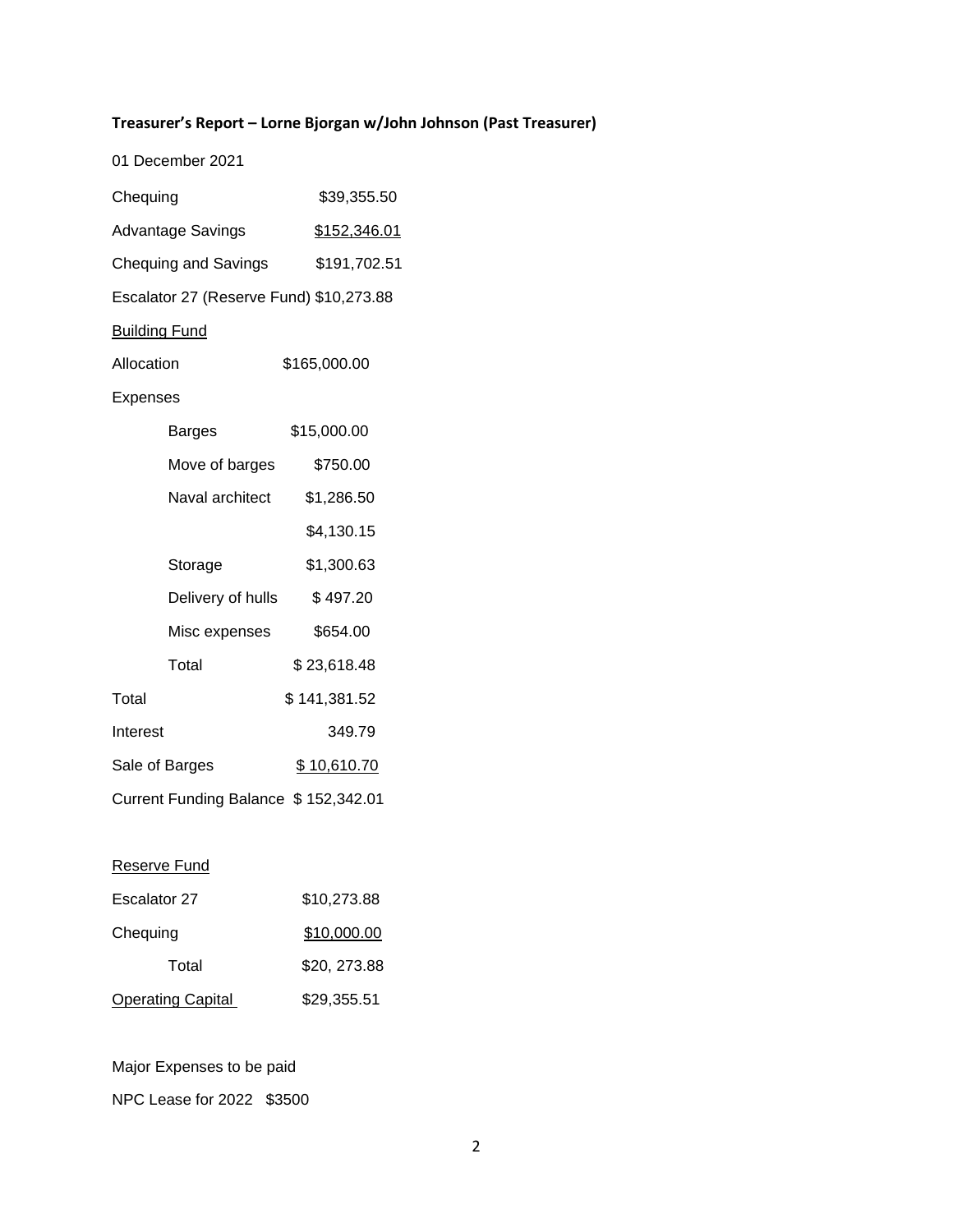#### **Lorne**

- Currently working on the transfer of the signing authorities for the bank accounts, along with the e-mail hand over
- I hope to have both set up shortly
- Thank you, John Johnson, for all the assistance with the hand over and for preparing this month's report

**Motion to accept Treasurer's Report:** John Walker **Seconded by:** Jasper Zwarts

#### **Sick Members**

 $\bullet$  n/a

**New Members - Swearing In –** James Warankie

#### **New Member sworn in this month**

#### *1. Myles Milligan*

## *Absent Matthew Hurlburt*

*Welcome aboard!!!* 

#### *Orientation Committee Update – Gary Cornet*

- *We have 5 membership applicants awaiting orientation*
- *Hope to have then ready for the January meeting*

*James – We are seeking a newer member to join the orientation committee. If you are interested, please contact James, Gary or Wayne Sherwin*

## **Vice Commodore's Report - Operations:** Greg Wardle

- *Looking forward with confidence to the new job*
- *Very happy with the new build progress*
- *We will have many small changes and adjustments to make with regards to power cables associated with the new build and platform configuration*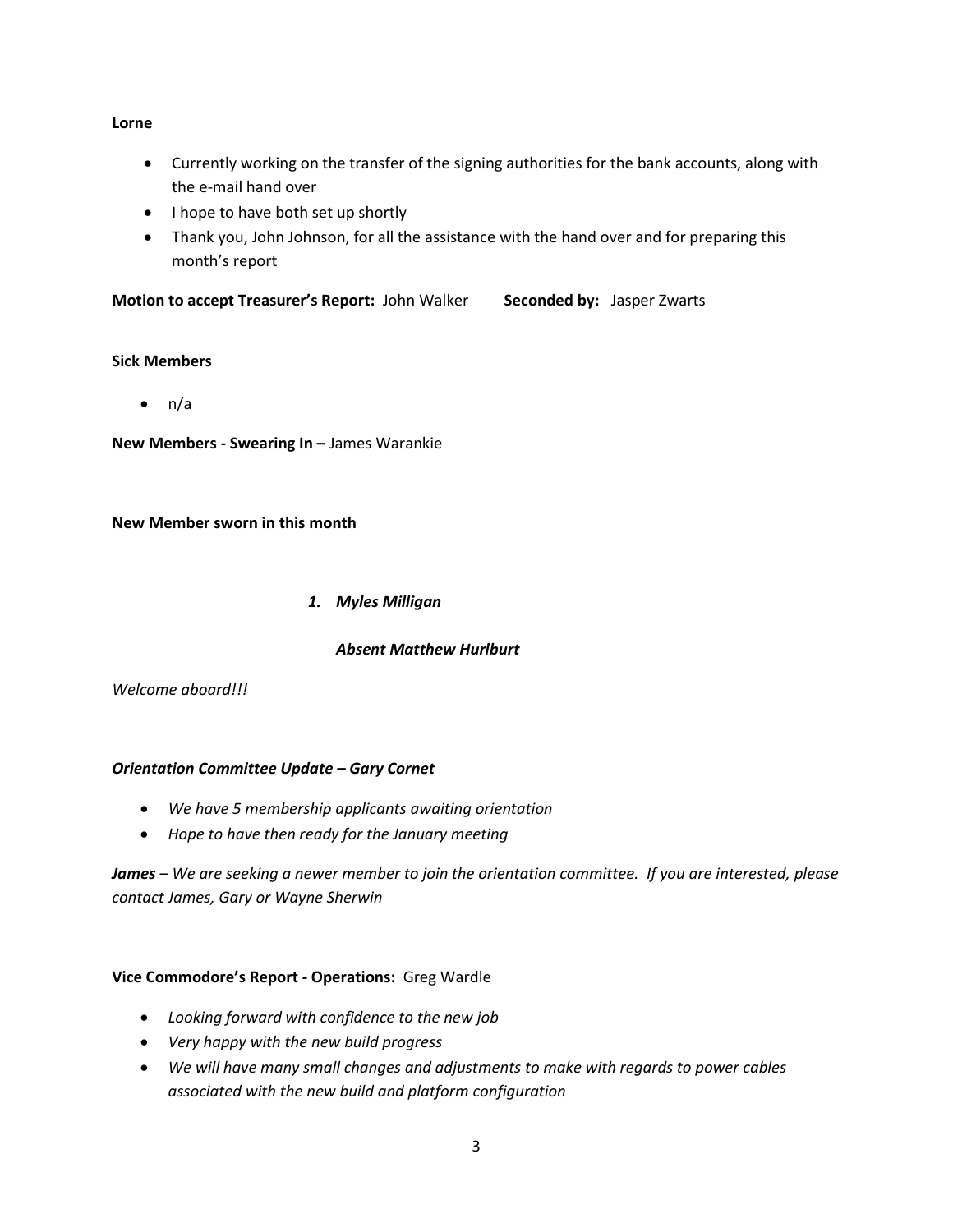- *We want to ensure we have no stray voltage on the complex*
- *We will be adjusting some of the anchor blocks and will be reconfiguring some of the cabling to increase anchor scope*
- *We have had some theft this past year at the club and the executive has discussed installing security cameras*
- *We are also considering purchasing a spill kit to contain any fuel and oil in the event of a spill with any of the members or the club's workboats.*

#### **Vice Commodore's Report – House:** Sheldon Randall

• *n/a*

#### **Rear Commodore's Report:** Bryant Werner

• *no update until the docks are in the water!*

#### **Social Chair –** Bruce Lee

• *n/a*

#### **Dock Chair –** Harvey Freel

• *n/a*

#### **Fleet Captain** – Jon Lelie

• *n/a*

#### **Safety Chair** – James Warankie for (for Guillermo)

- *With respect to the new build, everyone please be mindful when working with heavy equipment, and wear safety shoes and use other safety protections/equipment as required/necessary*
- *Please be very careful!*